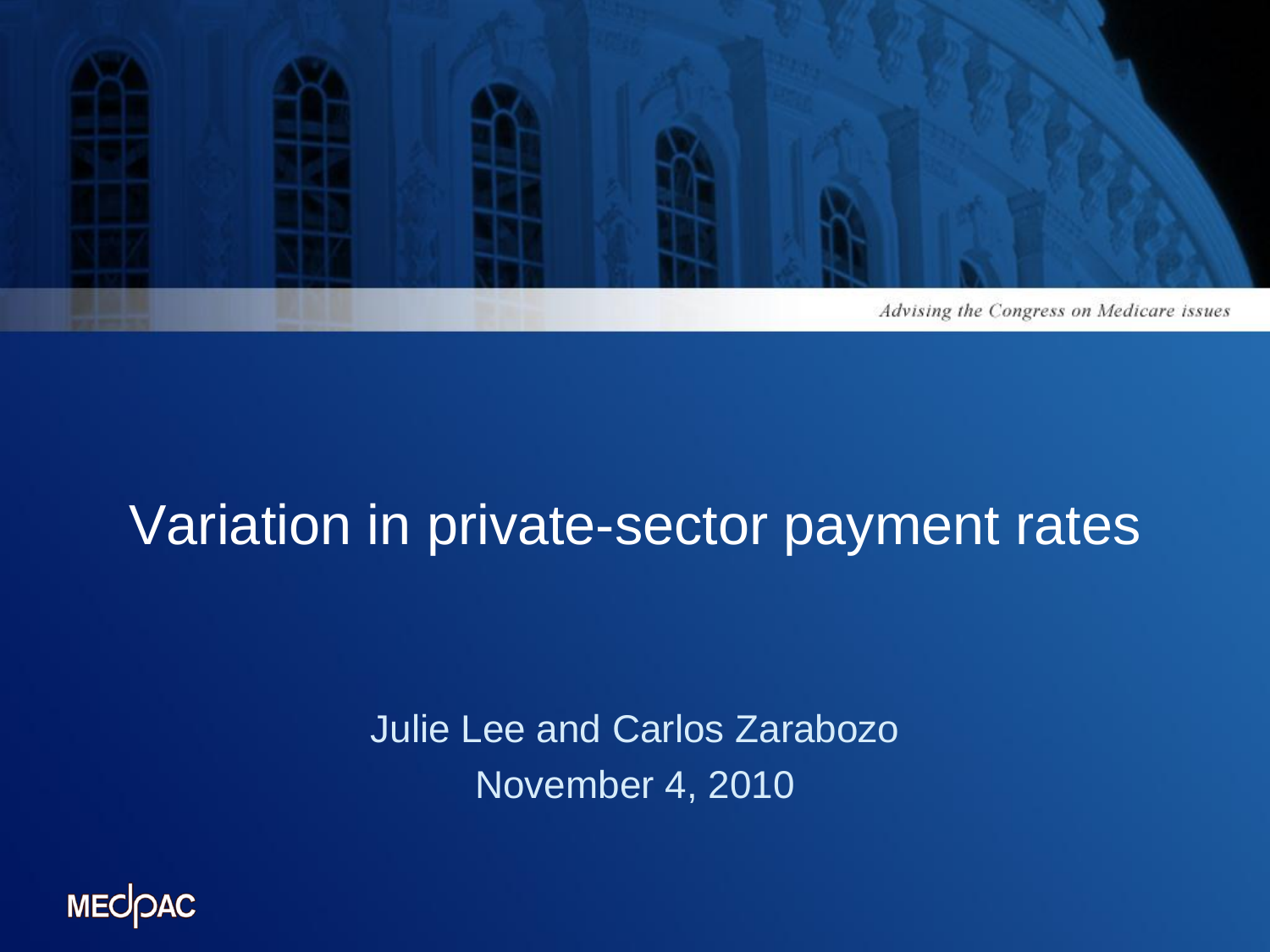# Why examine private-sector payment rates?

- Argument that Medicare should follow private-sector model of market-based payments established through negotiation, but
	- Wide variation exists across and within markets
	- **Insurer or provider concentration affects private-sector payments**
- **Nedicare is affected by, and can influence, market** dynamics of the private sector
	- Indirectly affected by Medicare-to-private payment comparisons
	- **Medicare's encouraging greater integration among providers can** lead to higher market concentration, affecting private-payer payment rates

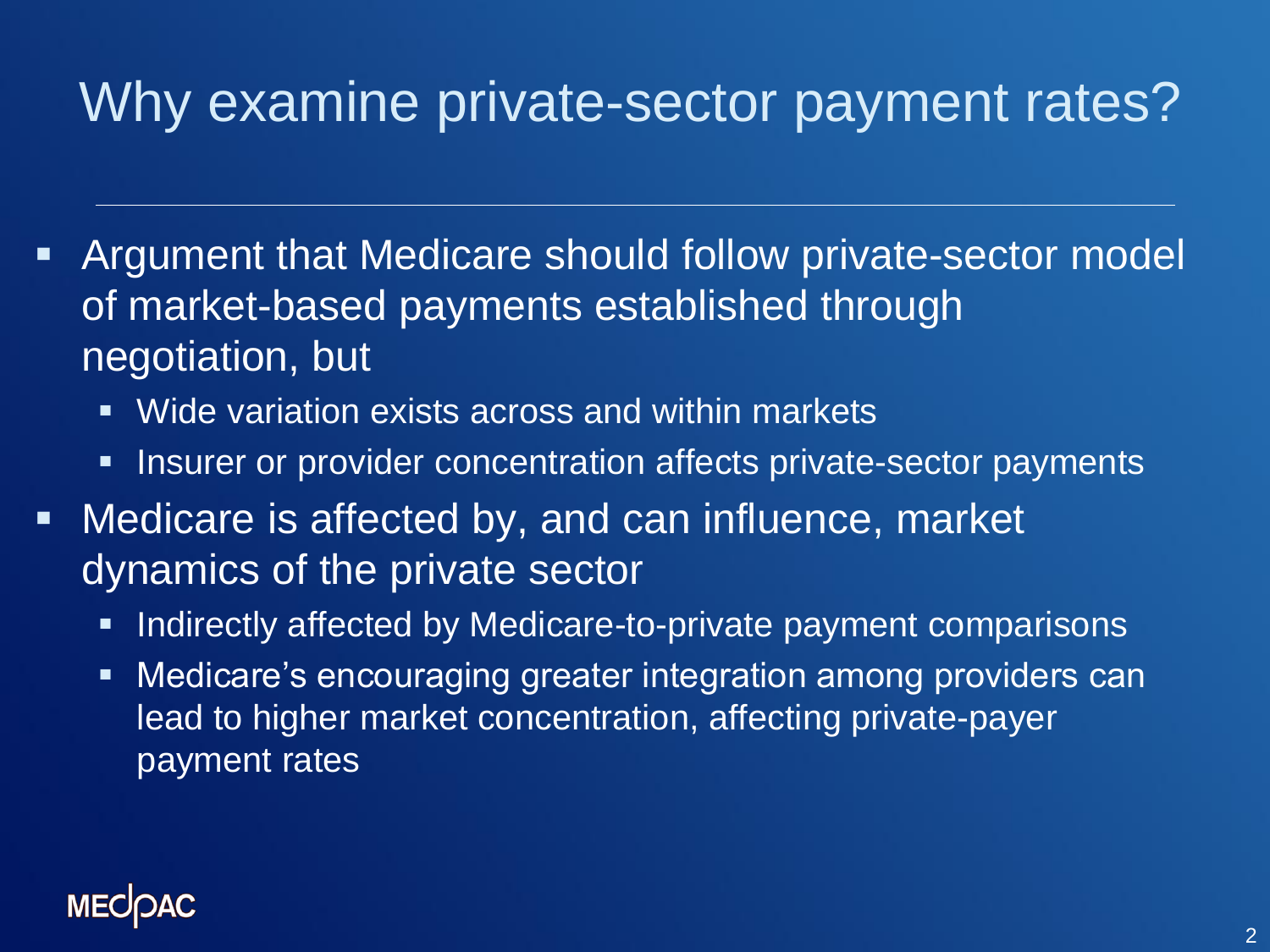

Source: MedPAC analysis of 2008 Thomson Reuters MarketScan® Commercial Claims and Encounter Data, © Copyright 2009 Thomson Reuters.

**MECOAC**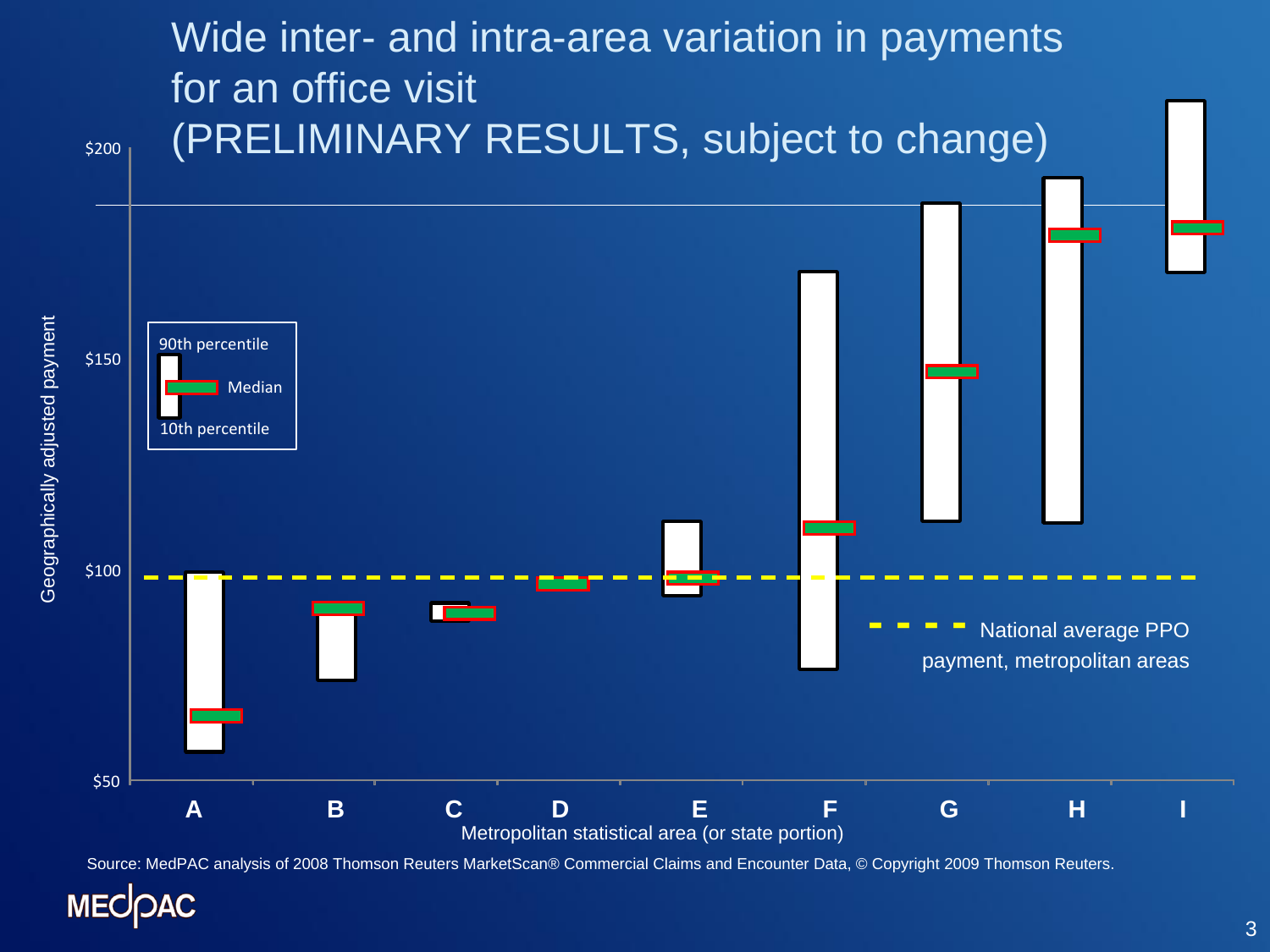# Other research and findings

- GAO found that PPO plans in the FEHBP had different payment rates for hospital inpatient and physician services across MSAs—hospital concentration affected prices (2005)
- Attorney General of Massachusetts found wide variation in payments made to hospitals and physician groups—market leverage was a factor (2010)
- A recent study of 6 California markets reported the shift of negotiating power from insurers to hospitals and physicians (2010)

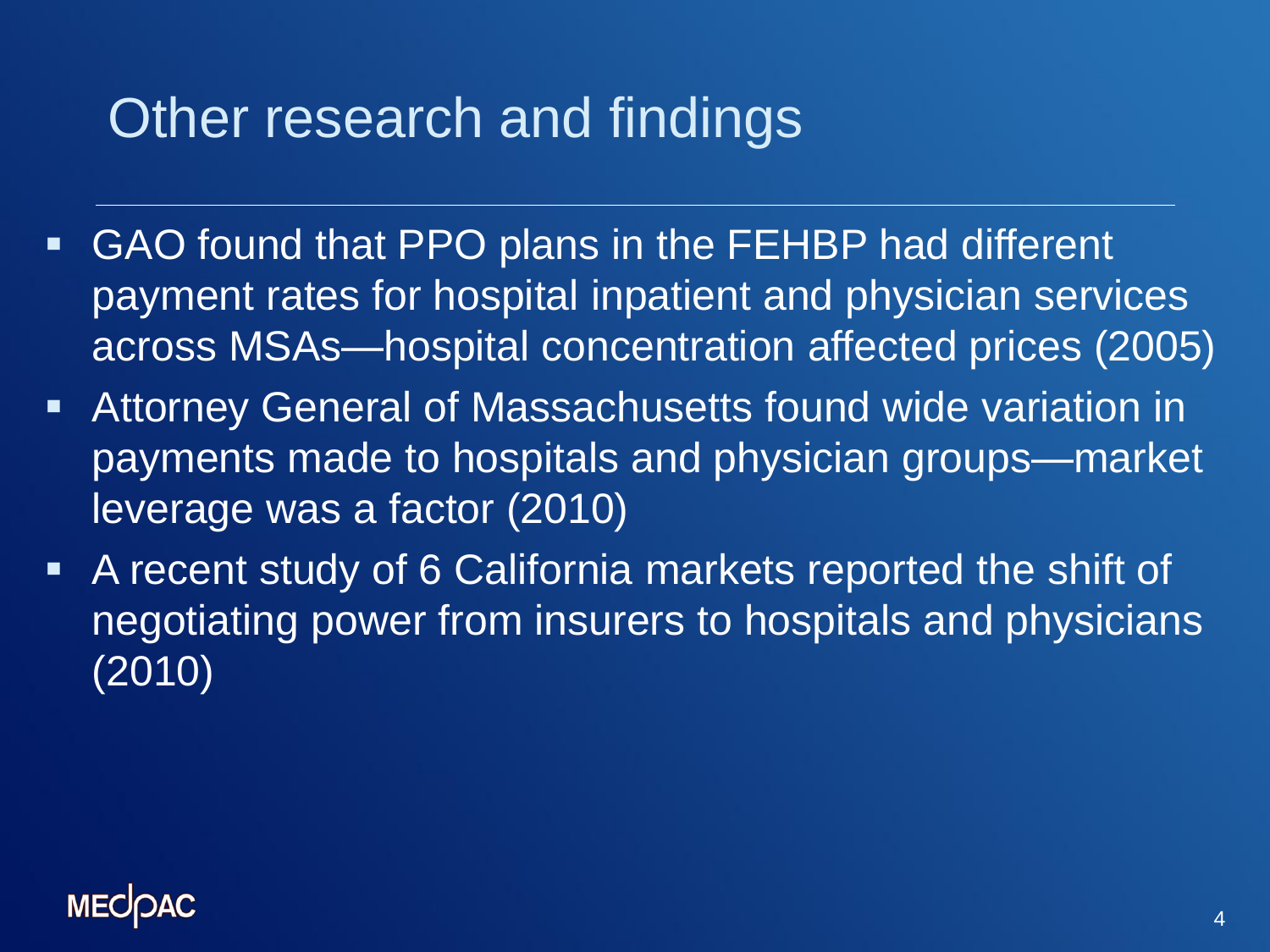## Definitions and data sources

- Payment rate is defined as the allowed payment for a particular service by an insurer; analysis based on input-price-adjusted rate
- **Market area is defined as the MSA or each** single-state portion of an MSA (e.g., DC-MD-VA separated)—432 metro areas
- **Physician services are defined as items and** services billed through the HCPCS
- Source is commercial-sector claims for 2008 (Thomson Reuters MarketScan®)

#### **MECIOAC**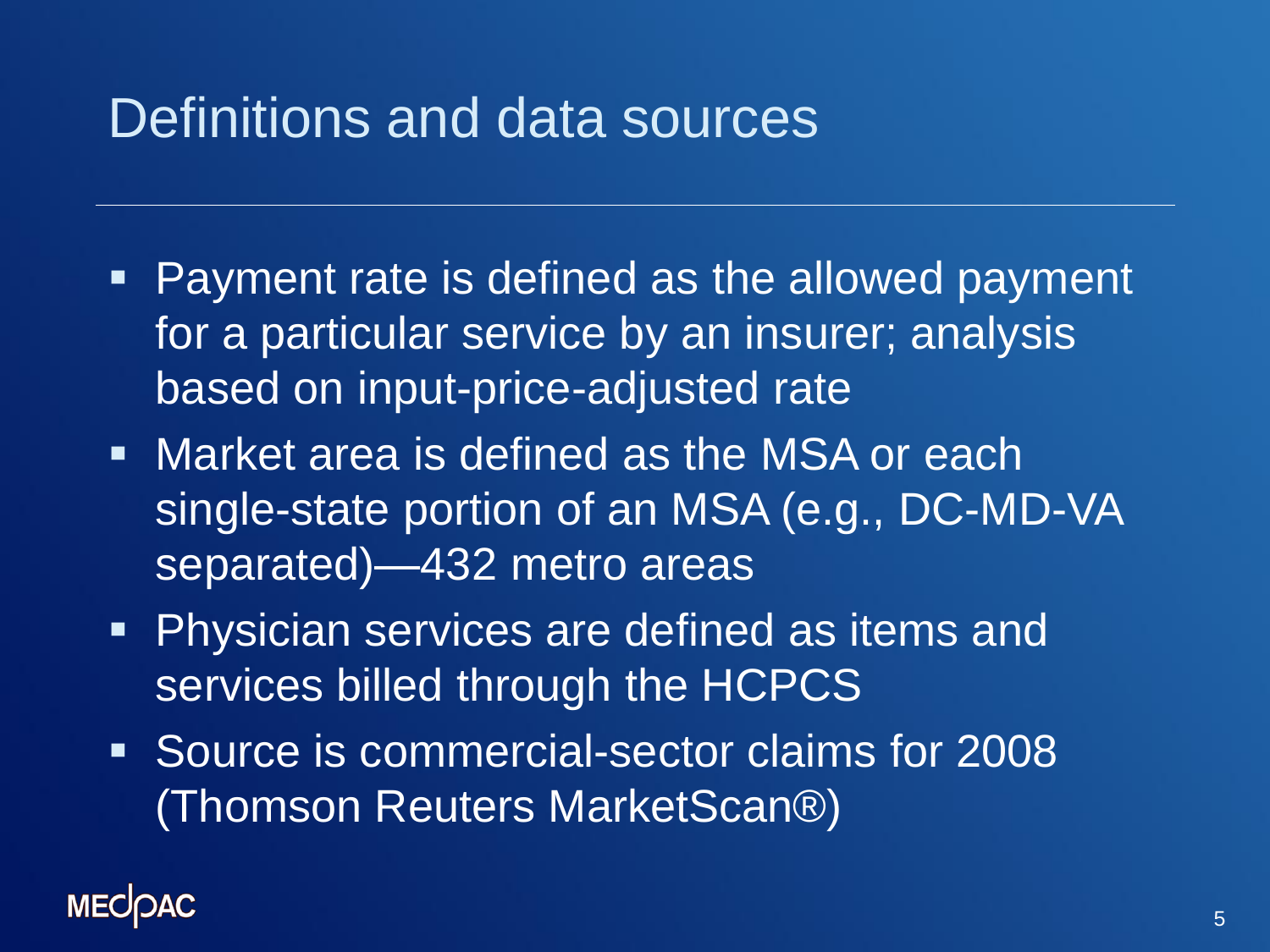# **Methodology**

- Define a "market basket" of physician services
- Adjust payment for differences in practice costs at the MSA level
- Weight each service in the basket by the share of national spending associated with that service
- **Impute payment rates for codes where we have** no claims

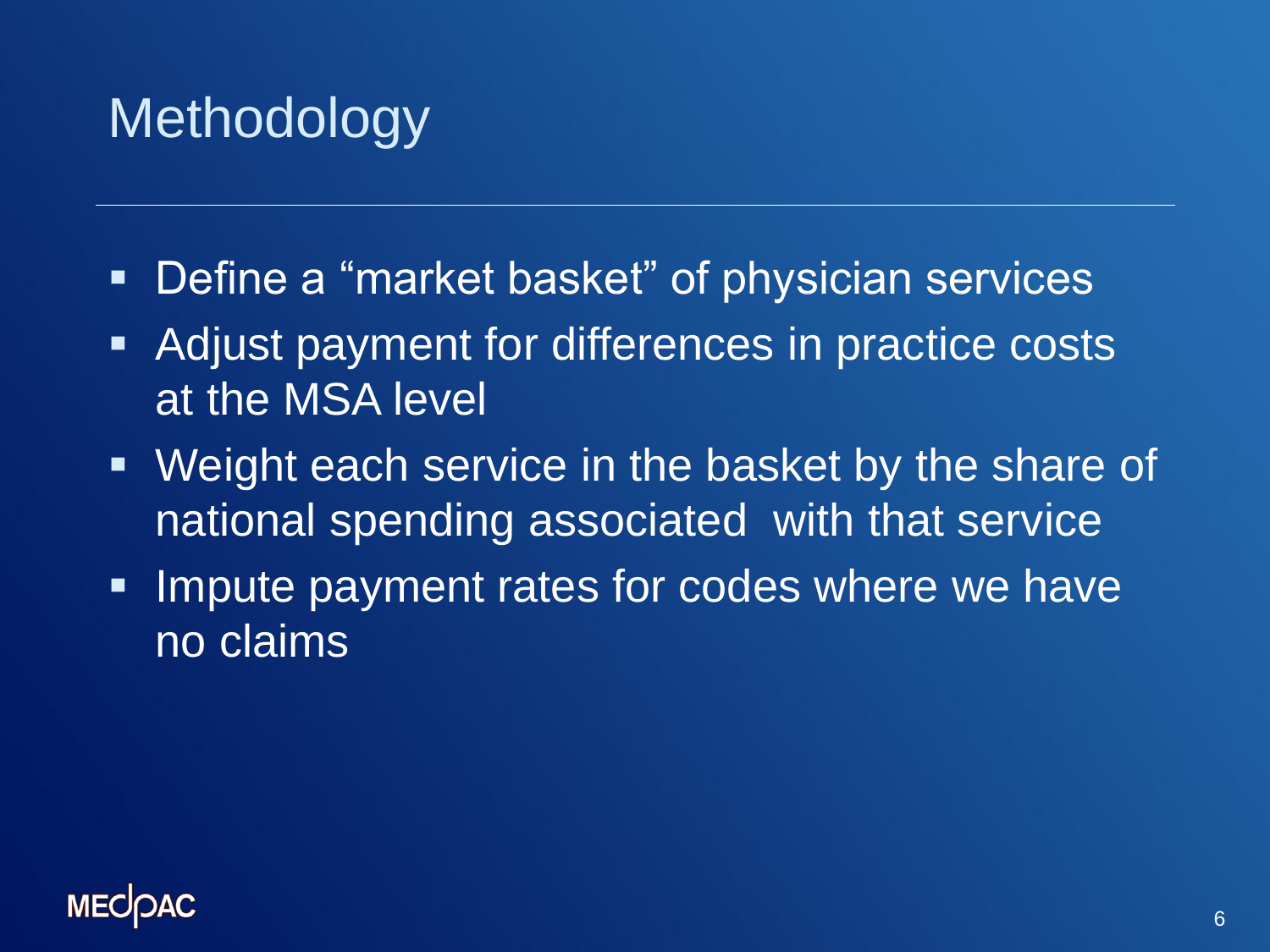### Summary of findings on physician payments

- Wide variation in average payment rates across areas (from one metropolitan area to another)
- **Some types of services show more variation** than other types of services
- **Notable intra-area variation (within a given** metropolitan area)—less studied

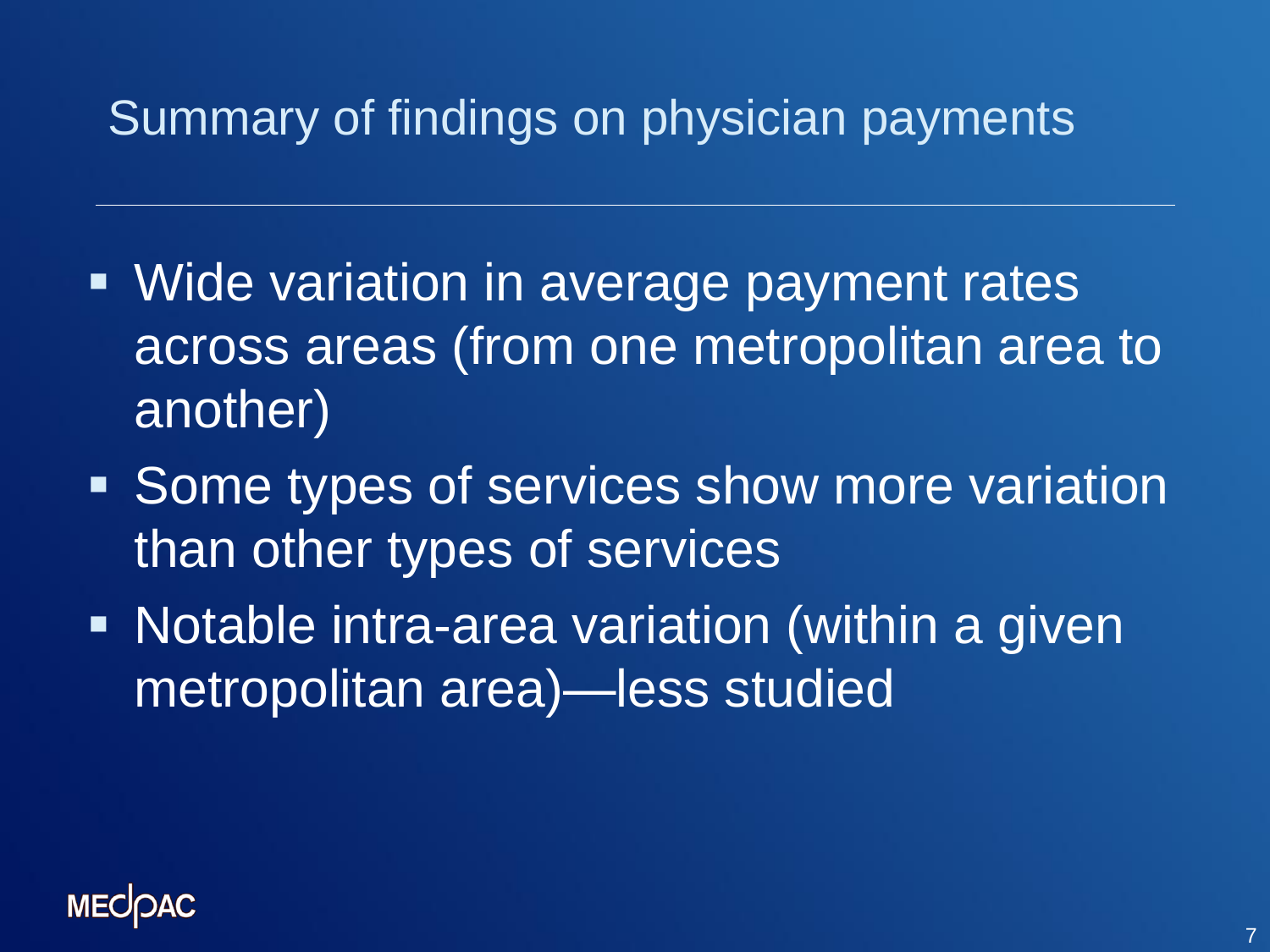Private payer rates for physician services vary widely across metropolitan areas (PRELIMINARY RESULTS, subject to change)

#### Distribution of input-price-adjusted physician payment index values across metropolitan areas



Source: MedPAC analysis o f 2008 Thomson Reuters MarketScan® Commercial Claims and Encounter Data, © Copyright 2009 Thomson Reuters.

### **MECK**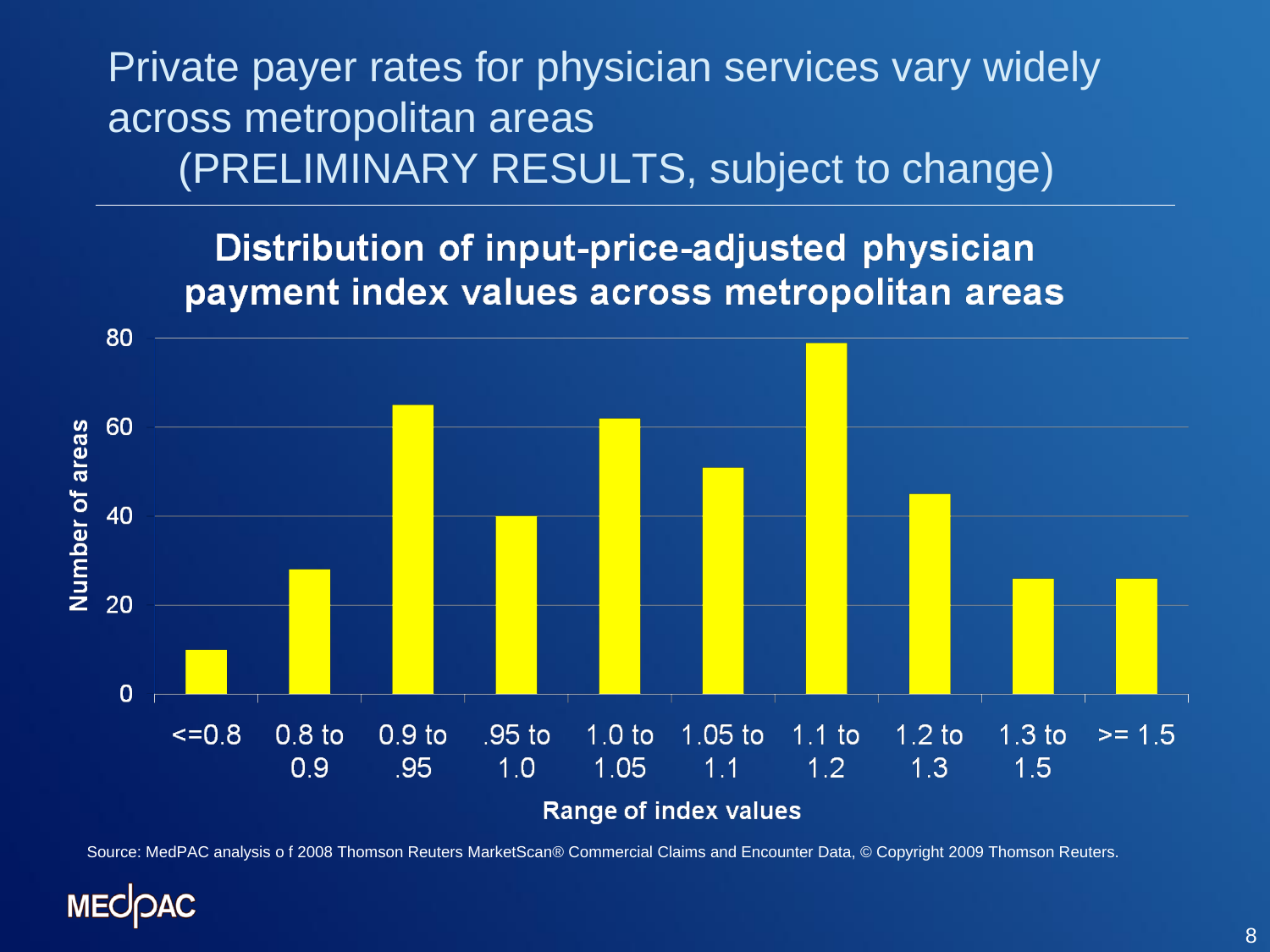# Importance of intra-area variation

- **If is useful to look at the intra-area variation** underlying the average payment rates
- Areas with low (high) overall average payments can have instances of high (low) payments for certain providers or for certain services
- **Intra-area variation may indicate provider** consolidation or the presence of "must have" providers

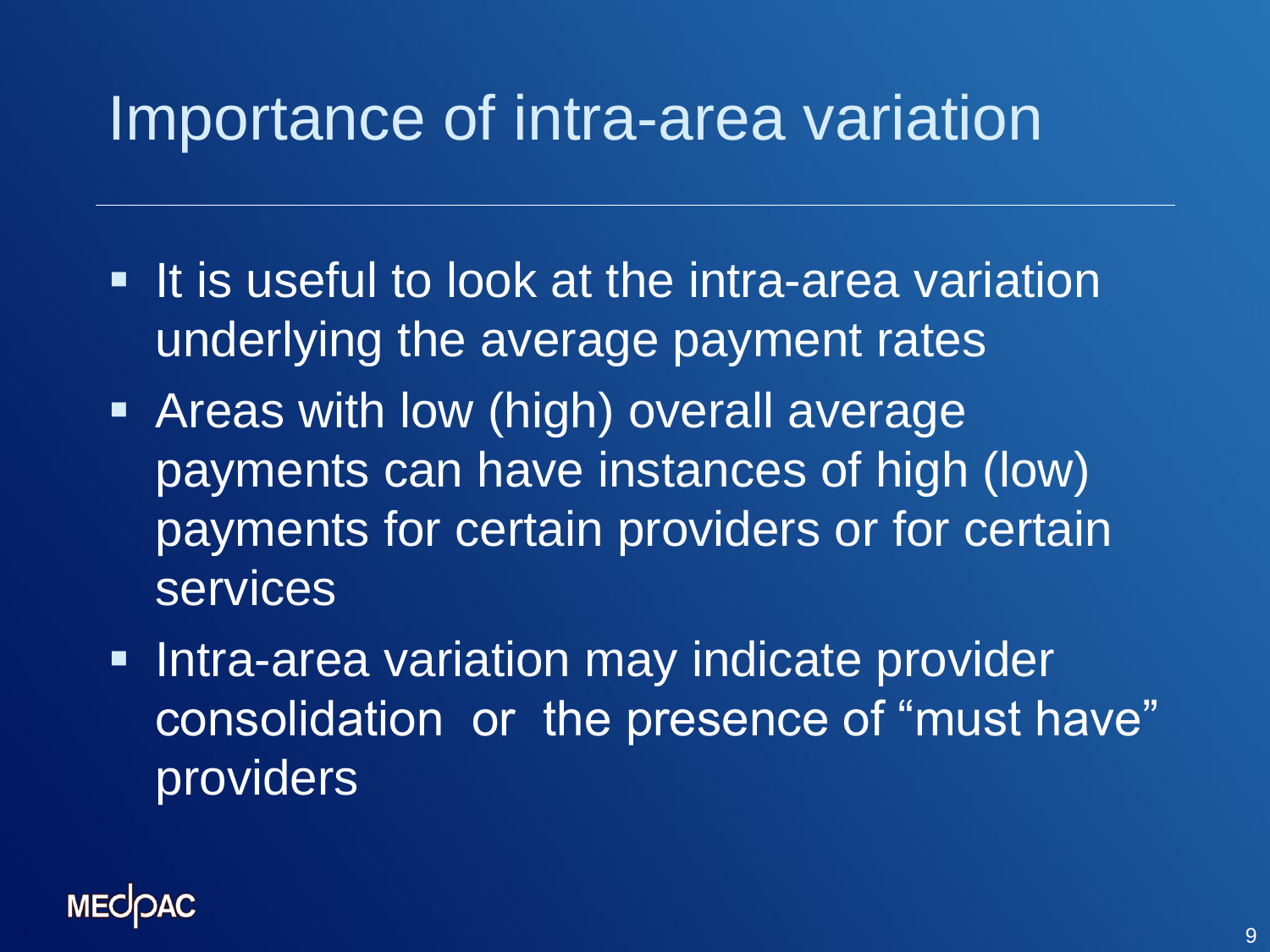

Source: MedPAC analysis of 2008 Thomson Reuters MarketScan® Commercial Claims and Encounter Data, © Copyright 2009 Thomson Reuters.

**MEC** 

Geographically adjusted payment

Geographically adjusted payment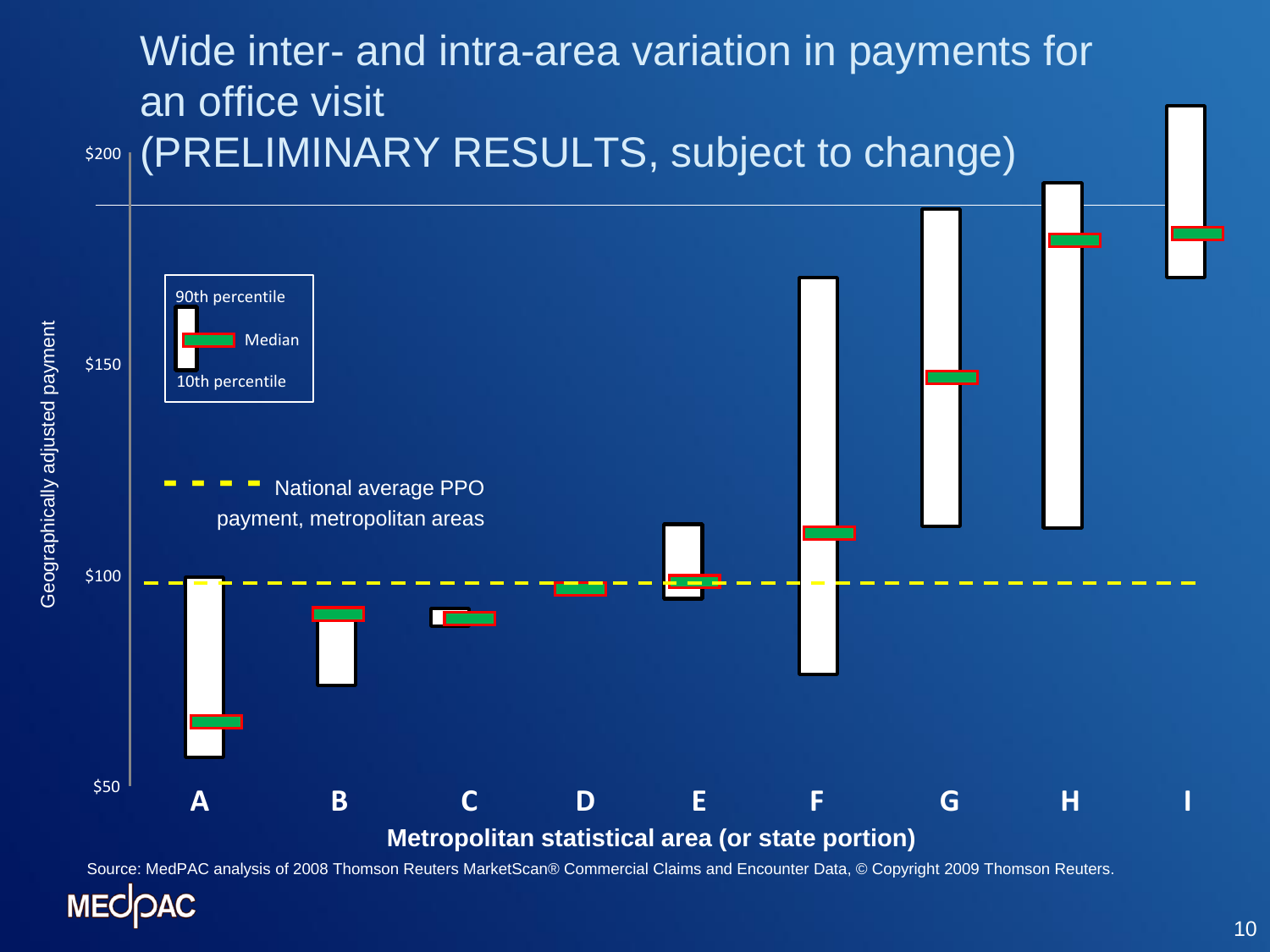### Relative payment levels across areas vary from one service to another